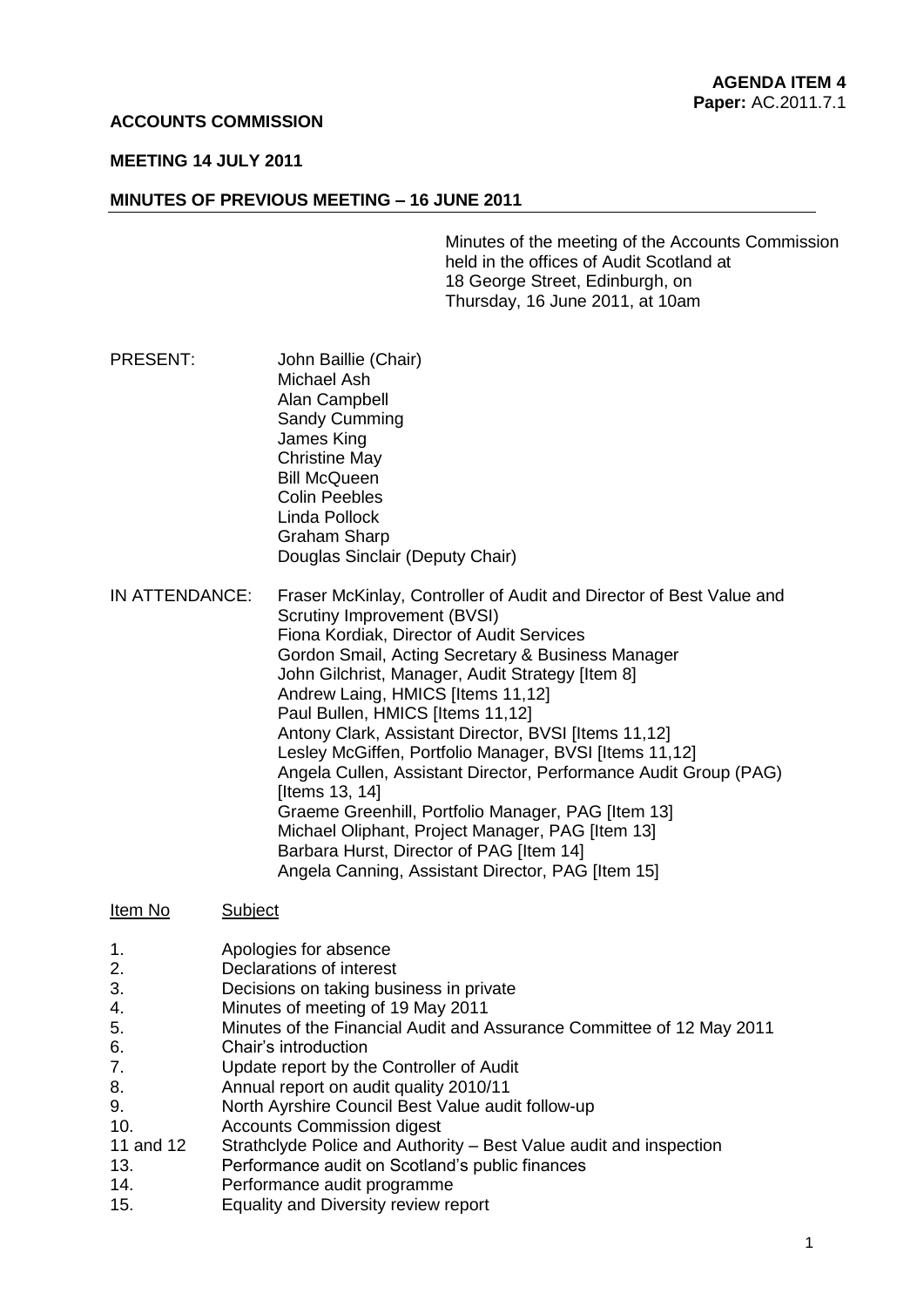# 1. Apologies for absence

Apologies for absence were received from Colin Duncan.

## 2. Declarations of interest

Christine May declared an interest in Item 14, insofar as the programme of performance audits includes proposals relating to renewables and outsourcing.

## 3. Decisions on taking business in private

The Commission agreed to take items 12, 13, 14 and 15 in private to allow deliberations on: actions and findings on the joint best value audit and inspection on Strathclyde Police (Item 12); a draft audit report to be published in August (Item 13); a draft programme of performance audits which will be subject to consultation over the summer (Item 14); and its draft review report on equality and diversity which will be published in June (Item 15).

## 4. Minutes of meeting of 19 May 2011

The minutes of the meeting of 19 May 2011 were submitted and approved.

## 5. Minutes of the Financial Audit and Assurance Committee of 12 May 2011

The Commission noted the minutes of the meeting of the Financial Audit and Assurance Committee of 12 May 2011.

## 6. Chair's introduction

The Chair reported that:

- On 19 May, he and the Deputy Chair met with SOLACE to discuss performance indicators and related matters. The Commission noted that it will receive an update report from Audit Scotland in July.
- On 8 June, he and the Deputy Chair met with the Minister for Local Government and Planning. A meeting with the Cabinet Secretary for Finance, Employment and Sustainable Growth will take place at a later date.
- On 8 June, he had chaired a meeting of the Strategic Scrutiny Group.

Mike Ash and Colin Peebles had represented the Commission at the ACPOS conference on 2 and 3 June, and gave a short report back.

#### 7. Update report by the Controller of Audit

The Commission considered and noted a report by the Controller of Audit providing an update on recent activity in relation to the audit of local government.

During discussion the Commission:

- noted that the appendix setting out details of membership of the Scottish Parliament's Committees will be updated to identify the conveners of each committee and circulated to Commission members for information
- requested Audit Scotland to establish contact with the political parties' spokespersons for local government, as part of Audit Scotland's on-going stakeholder engagement activity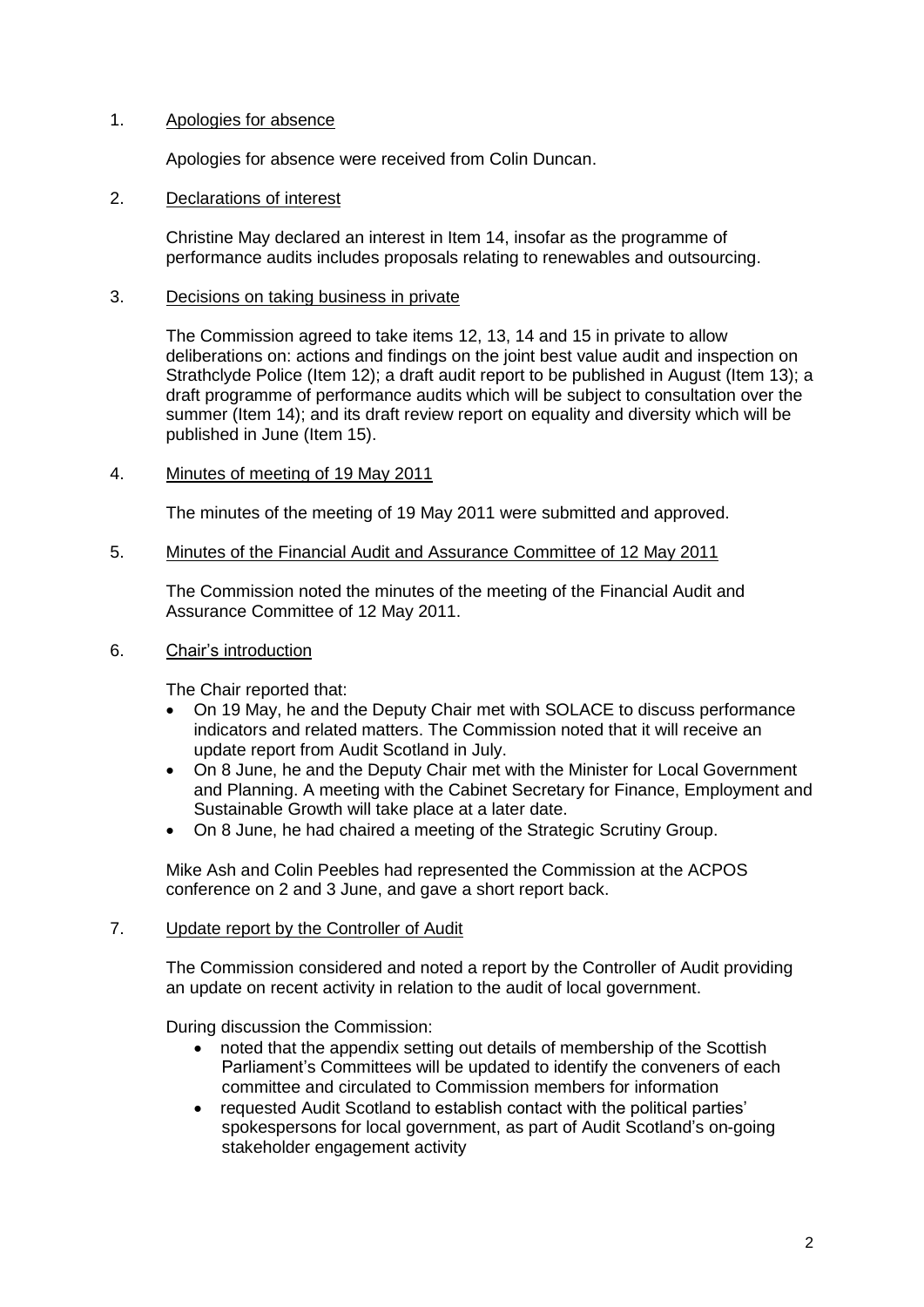noted current issues at individual councils, including references to concerns about conduct, which reinforces the need for effective governance and controls.

# 8. Annual report on audit quality 2010/11

The Commission considered a report by the Assistant Auditor General summarising the arrangements for maintaining a high quality of work by both Audit Scotland and the firms for services provided to the Commission and the Auditor General.

In addition, the Commission was informed that the Performance Audit Group had recently received feedback on a further two of its reports and that the Audit Scotland Board had initiated new arrangements for reviewing quality across the Audit Scotland business groups.

Following discussion, the Commission: noted the report; indicated that it was content with the report's conclusion; and requested a brief update in the autumn on work underway to develop governance of quality across Audit Scotland.

## 9. North Ayrshire Council Best Value audit follow-up

The Commission considered and noted a report of a meeting between Commission members and representatives of North Ayrshire Council on 18 May.

## 10. Accounts Commission digest

The Commission considered and noted its regular briefing on current issues, and sought further information on a number of points.

## 11. Strathclyde Police and Strathclyde Police Authority – Best Value audit and inspection

The Commission considered the report on the Best Value audit and inspection of Strathclyde Police and Strathclyde Police Authority, submitted jointly by the Controller of Audit and Her Majesty's Inspector of Constabulary for Scotland.

During discussion, the Commission sought clarification and further explanation from the Controller of Audit, HMICS and the audit team on a number of points in the report.

## 12. Strathclyde Police and Strathclyde Police Authority – Best Value audit and inspection (In private)

Following discussion, the Commission agreed to make findings as contained in the report to be published on 14 July 2011.

# 13. Performance audit on Scotland's public finances (In private)

The Commission considered a report by the Director of Performance Audit inviting it to consider and approve the draft performance audit report on *Scotland's Public Finances'*, prepared on behalf of the Commission and the Auditor General.

The Commission approved the draft report for publication, subject to consideration being given to a number of points raised in discussion.